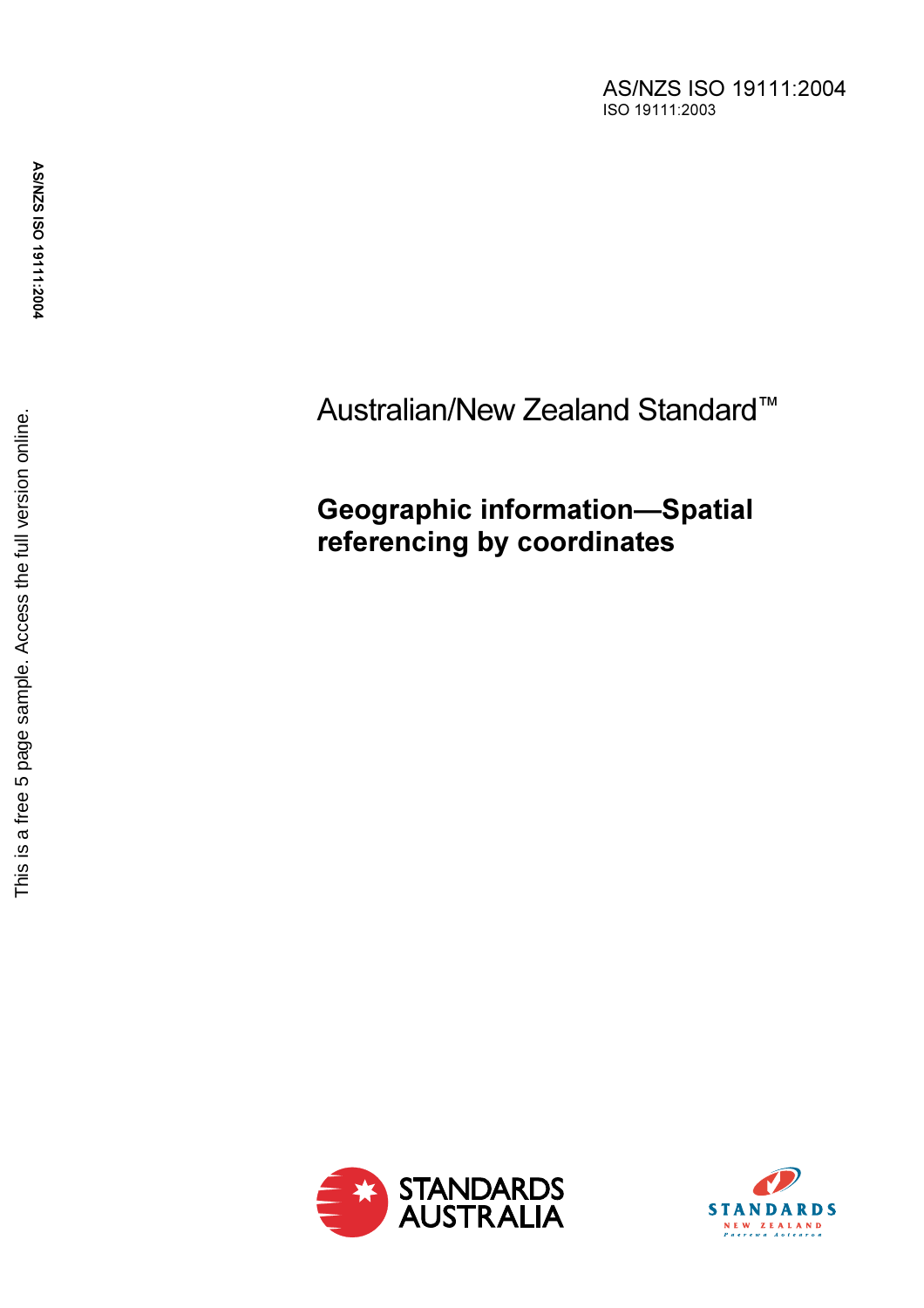#### AS/NZS ISO 19111:2004

This Joint Australian/New Zealand Standard was prepared by Joint Technical Committee IT-004, Geographical Information. It was approved on behalf of the Council of Standards Australia on 14 May 2004 and on behalf of the Council of Standards New Zealand on 11 June 2004. It was published on 8 July 2004.

The following are represented on Committee IT-004:

ACT Department of Urban Services ANZLIC – the Spatial Information Council Association of Aerial Surveyors Australia Association of Crown Research Institutes New Zealand Australasian Fire Authorities Council Australasian Urban and Regional Information Systems Association Australian Bureau of Statistics Australian Map Circle Department for Administrative and Information Services (South Australia) Department of Conservation, NZ Department of Defence (Australia) Department of Infrastructure, Planning and Environment (NT) Department of Natural Resources and Mines (Qld) Department of Primary Industries, Water and Environment Tasmania Energy Supply Association of Australia Geoscience Australia Institution of Surveyors Australia Inter-Governmental Committee on Surveying and Mapping Land Information New Zealand Land Victoria Land and Property Information NSW Local Government New Zealand Mapping Sciences Institute, Australia Telecom New Zealand Western Australian Land Information Systems

#### Keeping Standards up-to-date

Standards are living documents which reflect progress in science, technology and systems. To maintain their currency, all Standards are periodically reviewed, and new editions are published. Between editions, amendments may be issued. Standards may also be withdrawn. It is important that readers assure themselves they are using a current Standard, which should include any amendments which may have been published since the Standard was purchased.

Detailed information about joint Australian/New Zealand Standards can be found by visiting the Standards Web Shop at www.standards.com.au or Standards New Zealand web site at www.standards.co.nz and looking up the relevant Standard in the on-line catalogue.

Alternatively, both organizations publish an annual printed Catalogue with full details of all current Standards. For more frequent listings or notification of revisions, amendments and withdrawals, Standards Australia and Standards New Zealand offer a number of update options. For information about these services, users should contact their respective national Standards organization.

We also welcome suggestions for improvement in our Standards, and especially encourage readers to notify us immediately of any apparent inaccuracies or ambiguities. Please address your comments to the Chief Executive of either Standards Australia International or Standards New Zealand at the address shown on the back cover.

This Standard was issued in draft form for comment as DR 04269.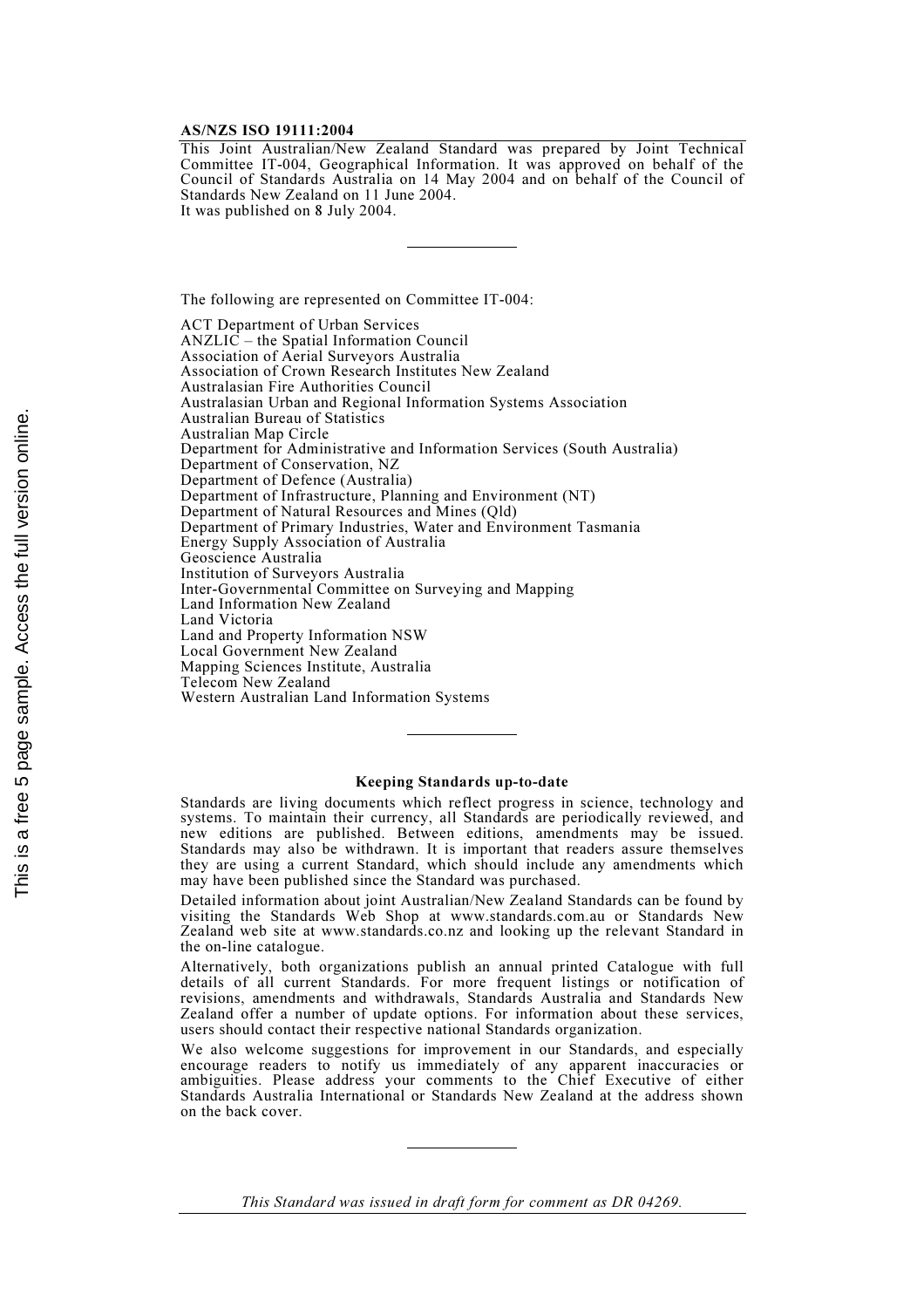# Australian/New Zealand Standard™

## Geographic information—Spatial referencing by coordinates

First published as AS/NZS ISO 19111:2004.

### COPYRIGHT

© Standards Australia/Standards New Zealand

All rights are reserved. No part of this work may be reproduced or copied in any form or by any means, electronic or mechanical, including photocopying, without the written permission of the publisher.

Jointly published by Standards Australia International Ltd, GPO Box 5420, Sydney, NSW 2001 and Standards New Zealand, Private Bag 2439, Wellington 6020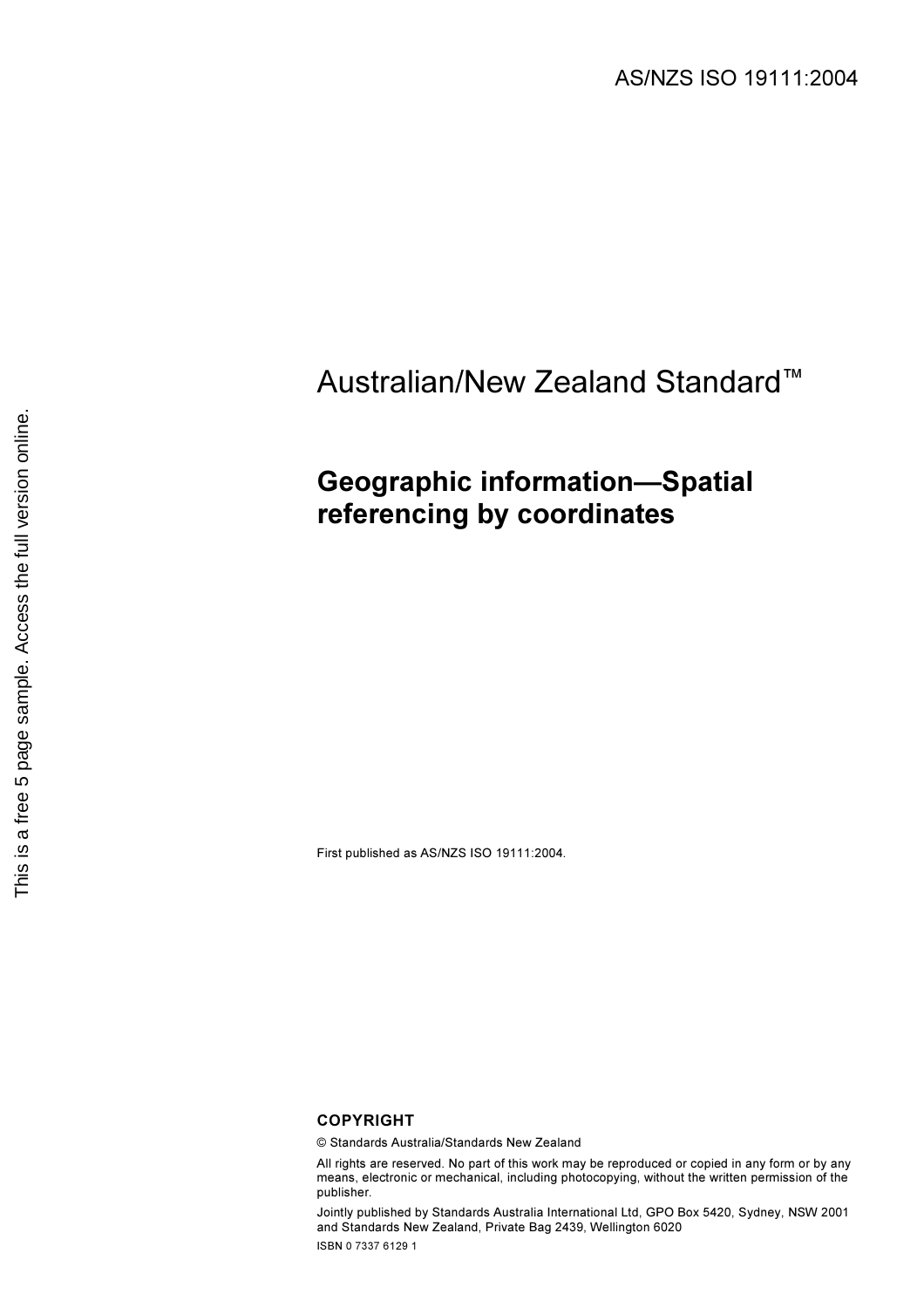### PREFACE

This Standard was prepared by the Joint Standards Australia/Standards New Zealand Committee IT-004, Geographical Information.

This Standard is identical with, and has been reproduced from ISO 19111:2003, Geographic information—Spatial referencing by coordinates.

The objective of this Standard is to define the conceptual schema for the description of spatial referencing by coordinates. It describes the minimum data required to define one-, two-, and three-dimensional coordinate reference systems. It allows additional descriptive information to be provided. It also describes the information required to change coordinate values from one coordinate reference system to another.

The terms 'normative' and 'informative' are used to define the application of the annex to which they apply. A normative annex is an integral part of a standard, whereas an informative annex is only for information and guidance.

As this Standard is reproduced from an international standard, the following applies:

- (a) Its number appears on the cover and title page while the international standard number appears only on the cover
- (b) In the source text 'this International Standard' should read 'this Australian/New Zealand Standard'.
- (c) A full point substitutes for a comma when referring to a decimal marker.

References to International Standards should be replaced by references to Australian or Australian/New Zealand Standards, as follows:

| Reference to International Standard |                                                                                          | Australian/New Zealand Standard |                                                               |
|-------------------------------------|------------------------------------------------------------------------------------------|---------------------------------|---------------------------------------------------------------|
| <b>ISO</b>                          |                                                                                          | AS/NZS                          |                                                               |
| 19113                               | Geographic information—Quality<br>principles                                             | 19113                           | Geographic information—Quality<br>principles                  |
|                                     |                                                                                          | AS ISO                          |                                                               |
| 1000                                | SI units and recommendations for use<br>of their multiples and of certain other<br>units | 1000                            | The international system of units (SI)<br>and its application |

ii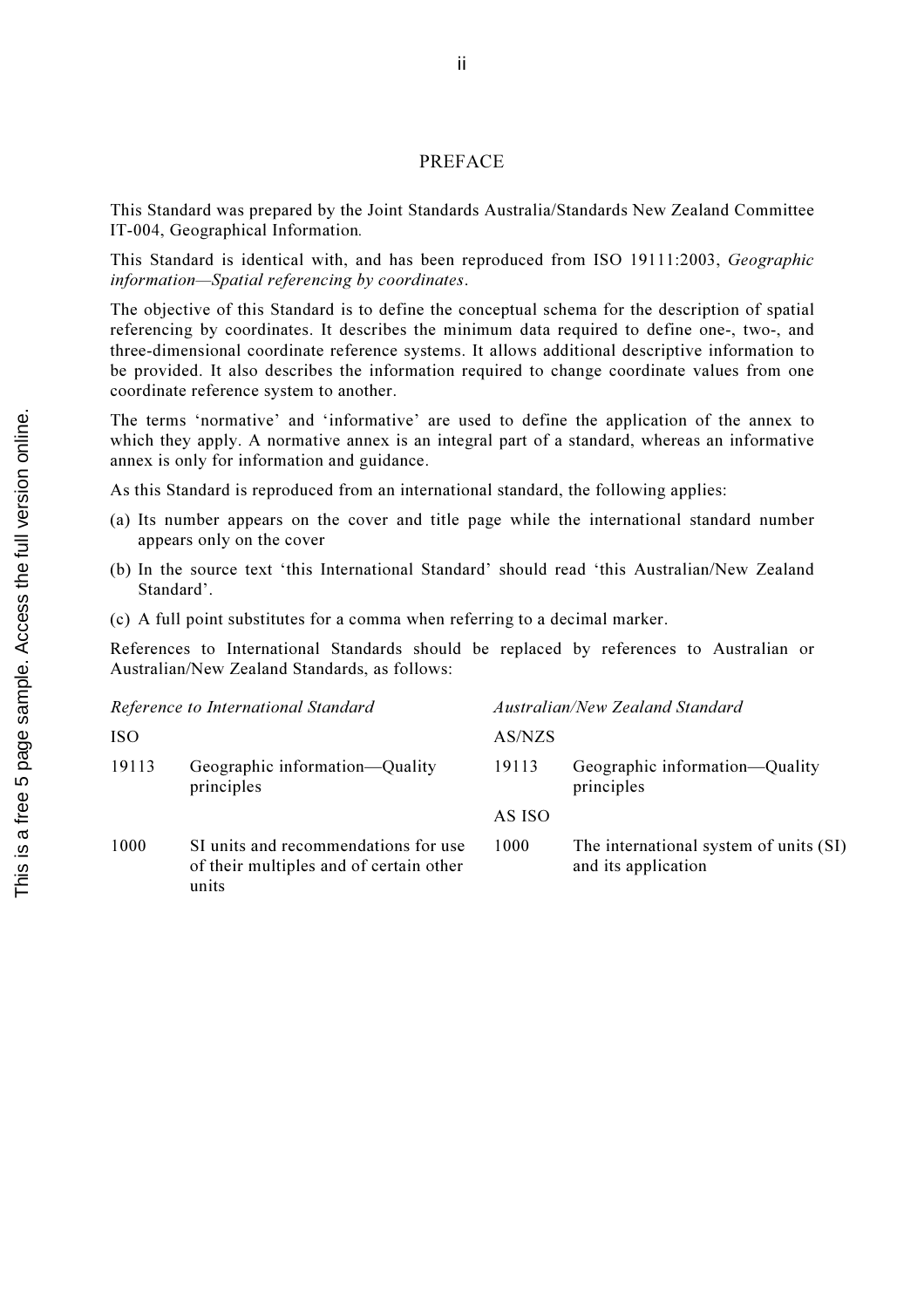## CONTENTS

| 1                                                                                                             |  |  |  |  |
|---------------------------------------------------------------------------------------------------------------|--|--|--|--|
| 2                                                                                                             |  |  |  |  |
| 3                                                                                                             |  |  |  |  |
| 4                                                                                                             |  |  |  |  |
| 5<br>5.1<br>5.2                                                                                               |  |  |  |  |
| 6<br>6.1<br>6.2<br>6.2.1<br>6.2.2                                                                             |  |  |  |  |
| 6.2.3<br>6.3<br>6.3.1<br>6.3.2                                                                                |  |  |  |  |
| 6.3.3<br>6.3.4<br>6.4<br>Coordinate operation — coordinate conversion and coordinate transformation 12<br>6.5 |  |  |  |  |
| 6.5.1<br>6.5.2<br>6.5.3<br>6.5.4                                                                              |  |  |  |  |
| 6.5.5<br>6.6<br>Accuracy and precision of coordinates, coordinate operations, and parameters 18<br>6.7<br>6.8 |  |  |  |  |
|                                                                                                               |  |  |  |  |
|                                                                                                               |  |  |  |  |
|                                                                                                               |  |  |  |  |
|                                                                                                               |  |  |  |  |
|                                                                                                               |  |  |  |  |